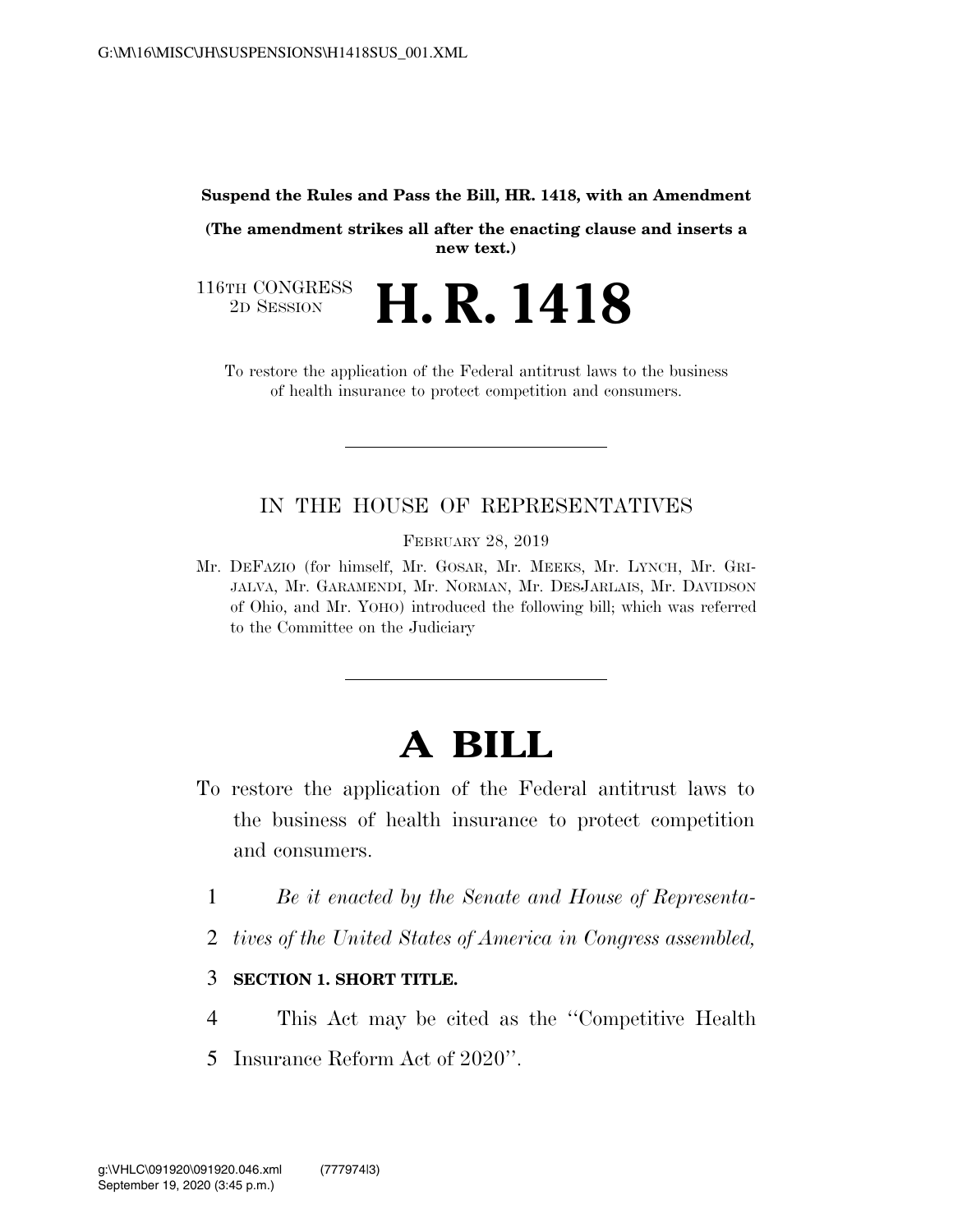## **SEC. 2. RESTORING THE APPLICATION OF ANTITRUST LAWS TO THE BUSINESS OF HEALTH INSUR-ANCE.**

 (a) AMENDMENT TO MCCARRAN-FERGUSON ACT.— Section 3 of the Act of March 9, 1945 (15 U.S.C. 1013), commonly known as the McCarran-Ferguson Act, is amended by adding at the end the following:

 $\aleph$  "(e)(1) Nothing contained in this Act shall modify, impair, or supersede the operation of any of the antitrust laws with respect to the business of health insurance (in- cluding the business of dental insurance and limited-scope dental benefits).

 ''(2) Paragraph (1) shall not apply with respect to making a contract, or engaging in a combination or con-spiracy—

- ''(A) to collect, compile, or disseminate histor-ical loss data;
- ''(B) to determine a loss development factor ap-plicable to historical loss data;
- 20  $\langle ^{\prime}(C) \rangle$  to perform actuarial services if such con- tract, combination, or conspiracy does not involve a restraint of trade; or

 $\langle\text{CD}\rangle$  to develop or disseminate a standard in- surance policy form (including a standard addendum to an insurance policy form and standard termi-nology in an insurance policy form) if such contract,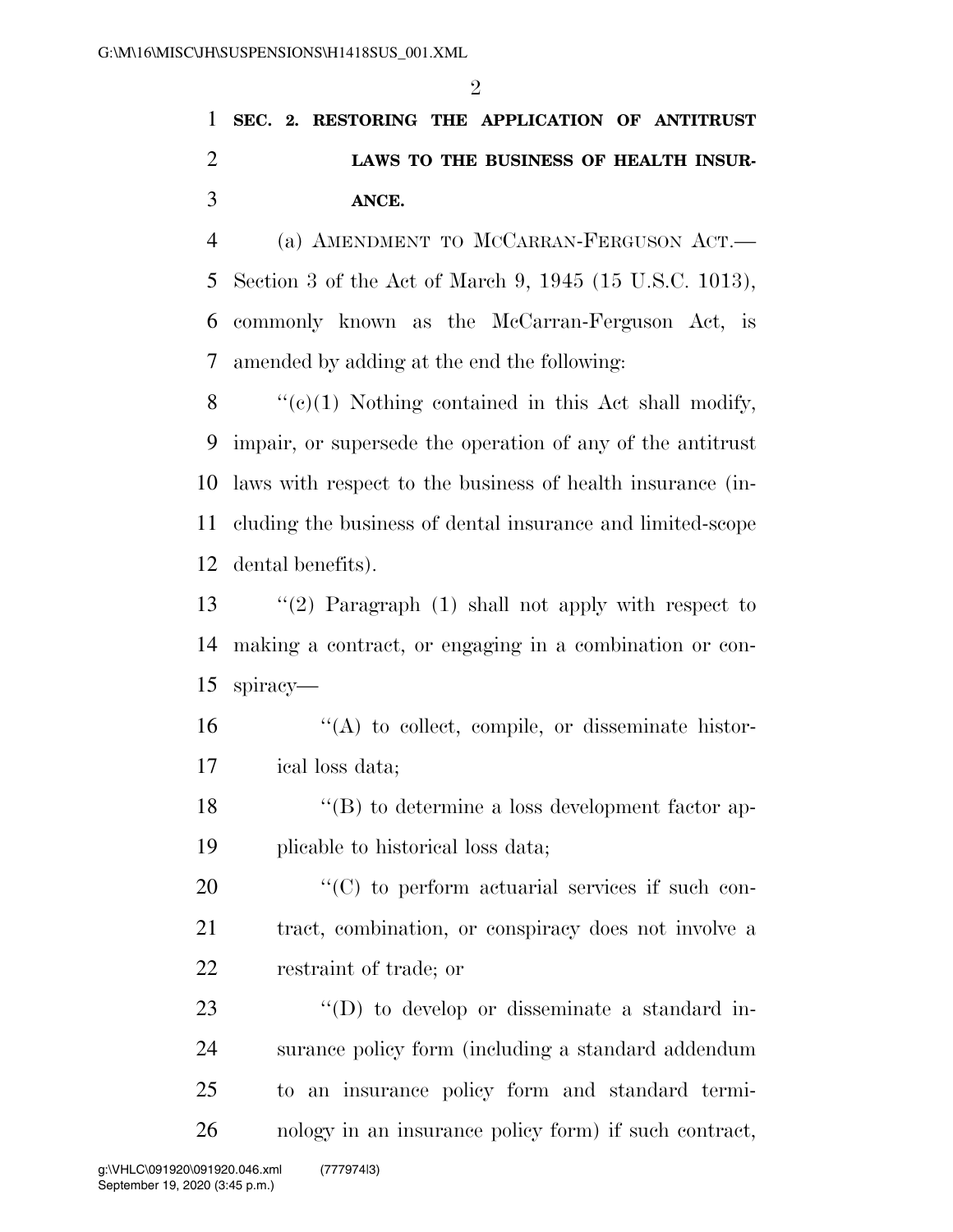combination, or conspiracy is not to adhere to such

| $\overline{2}$ | standard form or require adherence to such standard    |
|----------------|--------------------------------------------------------|
| 3              | form.                                                  |
| $\overline{4}$ | $\lq(3)$ For purposes of this subsection—              |
| 5              | "(A) the term 'antitrust laws' has the meaning         |
| 6              | given it in subsection (a) of the first section of the |
| 7              | Clayton Act (15 U.S.C. 12), except that such term      |
| 8              | includes section 5 of the Federal Trade Commission     |
| 9              | Act (15 U.S.C. 45) to the extent that such section     |
| 10             | 5 applies to unfair methods of competition;            |
| 11             | $\lq\lq$ the term 'business of health insurance (in-   |
| 12             | cluding the business of dental insurance and limited-  |
| 13             | scope dental benefits)' does not include—              |
| 14             | "(i) the business of life insurance (includ-           |
| 15             | ing annuities); or                                     |
| 16             | "(ii) the business of property or casualty             |
| 17             | insurance, including but not limited to-               |
| 18             | "(I) any insurance or benefits defined                 |
| 19             | as 'excepted benefits' under paragraph (1),            |
| 20             | subparagraph $(B)$ or $(C)$ of paragraph $(2)$ ,       |
| 21             | or paragraph $(3)$ of section $9832(c)$ of the         |
| 22             | Internal Revenue Code of 1986 (26 U.S.C.               |
| 23             | $9832(c)$ ) whether offered separately or in           |
| 24             | combination with insurance or benefits de-             |
|                |                                                        |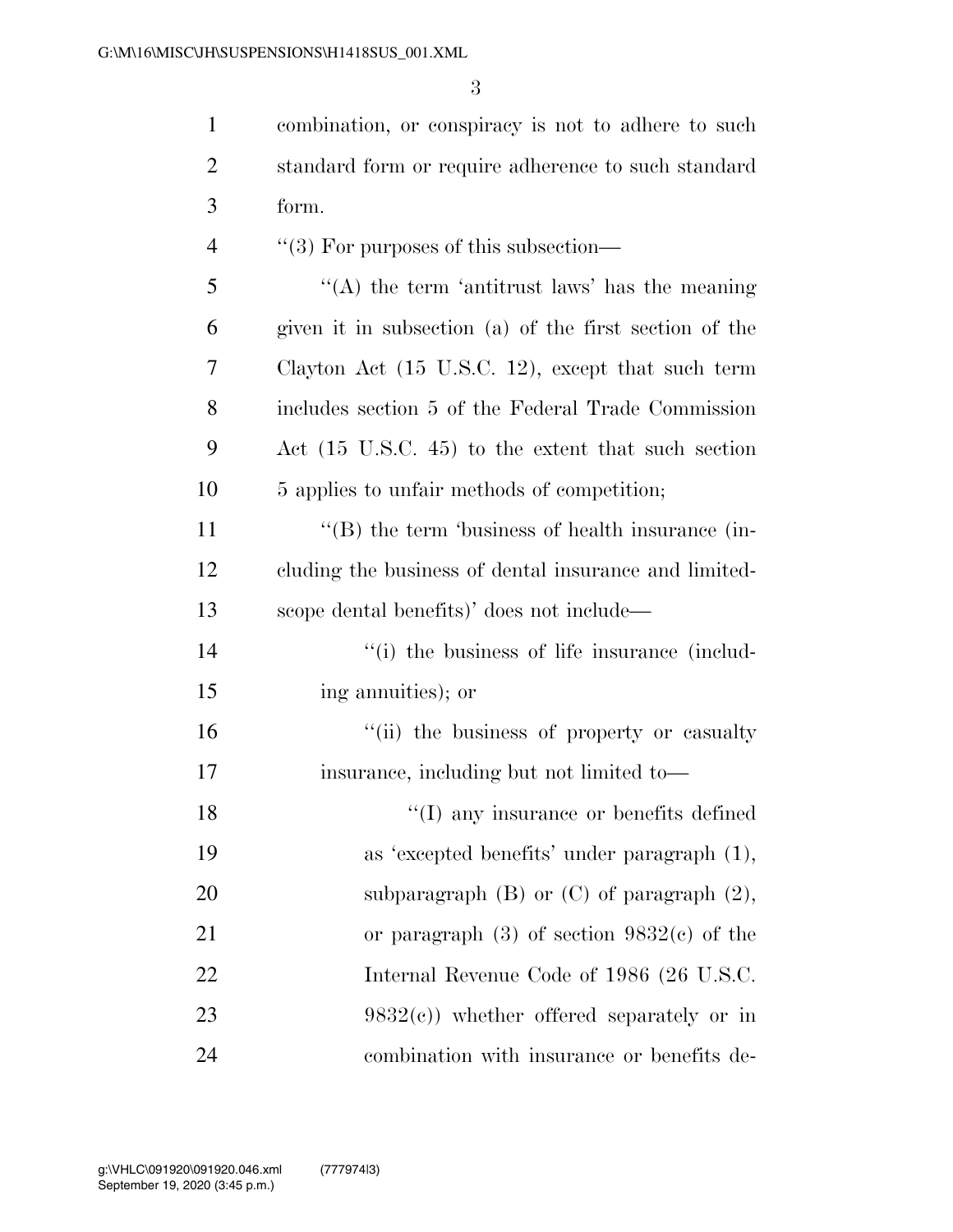| $\mathbf{1}$   | scribed in paragraph $(2)(A)$ of such sec-                             |
|----------------|------------------------------------------------------------------------|
| $\overline{2}$ | tion; and                                                              |
| 3              | "(II) any other line of insurance that                                 |
| $\overline{4}$ | is classified as property or casualty insur-                           |
| 5              | ance under State law;                                                  |
| 6              | $\lq\lq$ <sup>*</sup> (C) the term 'historical loss data' means infor- |
| 7              | mation respecting claims paid, or reserves held for                    |
| 8              | claims reported, by any person engaged in the busi-                    |
| 9              | ness of insurance; and                                                 |
| 10             | $\lq\lq$ the term 'loss development factor' means                      |
| 11             | an adjustment to be made to reserves held for losses                   |
| 12             | incurred for claims reported by any person engaged                     |
| 13             | in the business of insurance, for the purpose of                       |
| 14             | bringing such reserves to an ultimate paid basis.".                    |
| 15             | (b) RELATED PROVISION.—For purposes of section                         |
| 16             | 5 of the Federal Trade Commission Act (15 U.S.C. 45)                   |
|                | 17 to the extent such section applies to unfair methods of             |
|                | 18 competition, section $3(c)$ of the McCarran-Ferguson Act            |
| 19             | shall apply with respect to the business of health insurance           |
| 20             | without regard to whether such business is carried on for              |
| 21             | profit, notwithstanding the definition of "Corporation"                |
| 22             | contained in section 4 of the Federal Trade Commission                 |
| 23             | Act.                                                                   |